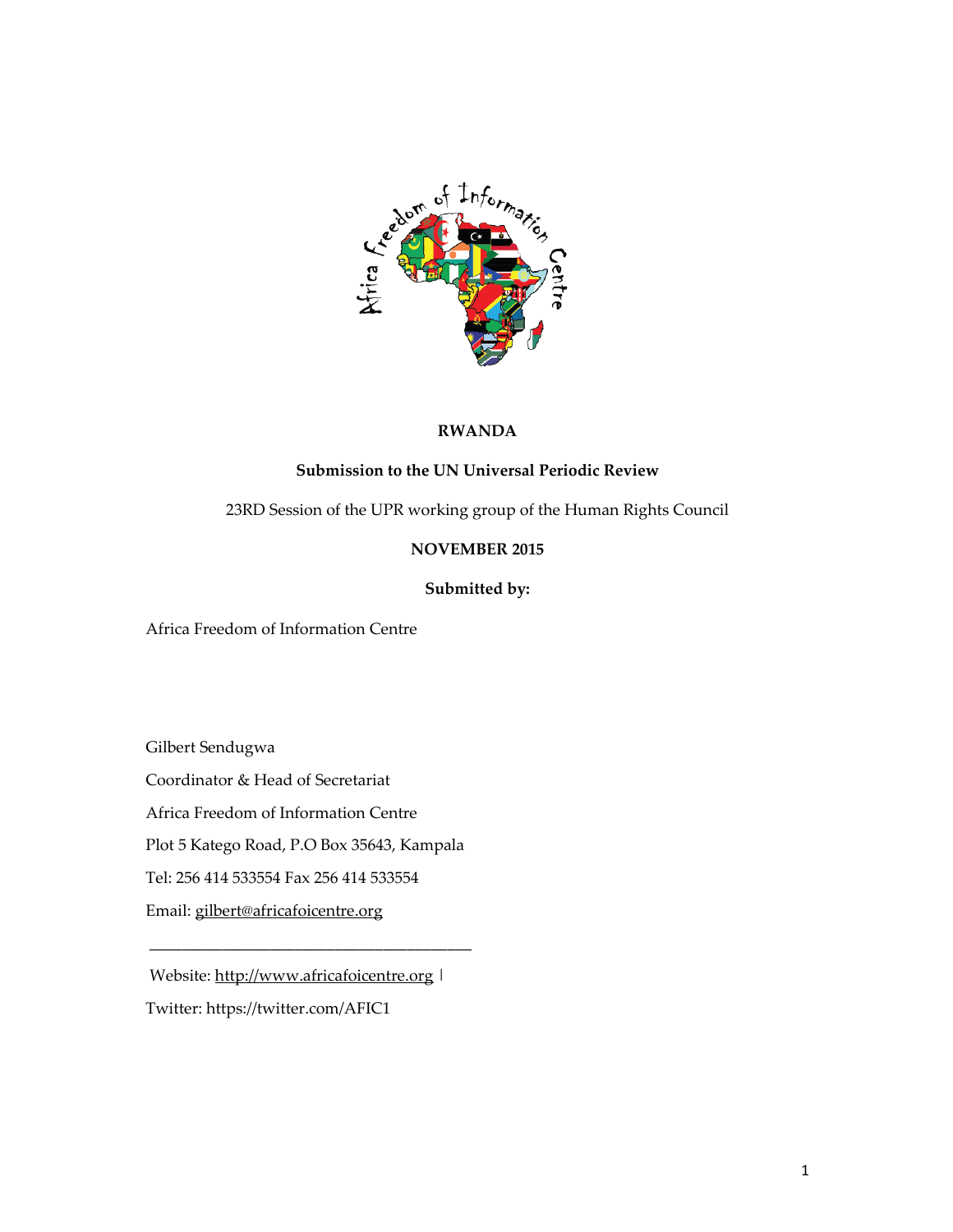#### **Executive summary**

 $\overline{a}$ 

Rwanda has recently adopted a number of new laws, including a media law and a revised law on genocide ideology. The country has been focused on a growth plan in the last ten years, however, freedom of expression and association remain tightly controlled. In order to try and facilitate this growth, the right to information has been is of great significance. This UPR report focuses on developments related the right to information and associated measures taken by Rwanda.

In this submission, the Africa Freedom of Information Centre provides information under sections A, B, C and G as stipulated in the *General Guidelines for the Preparation of Information under the Universal Periodic Review1.* Most of the information presented in this report concern particularly the right to information and access of information.

Freedom of expression and information Rwanda's previous UPR provided considerable number of recommendations from countries such as Canada, Austria, Japan, Brazil, Italy, Netherlands, Sweden, Belgium, Slovakia, Germany, United Kingdom, United States, Switzerland, Poland, France and Indonesia.

AFIC and its members and partners commend the Government of Rwanda's commitment to its reporting obligations.

*<sup>1</sup>* See Human Rights Council Decision 6/102, Follow‐up to Human Rights Council resolution 5/1, section I adopted 27 September 2007.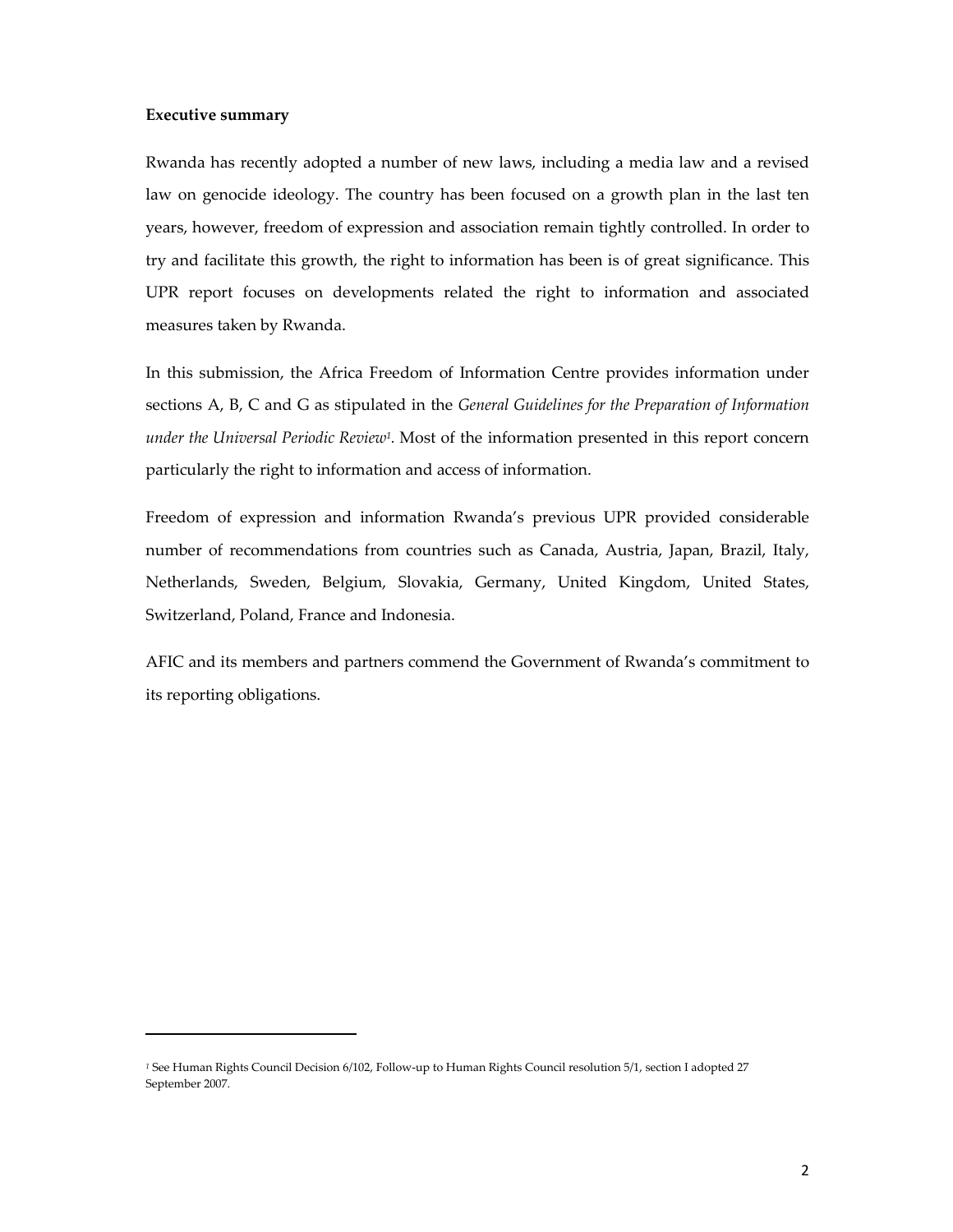## **A. Methodology**

 $\overline{a}$ 

- 1. The Africa Freedom of Information Centre (AFIC). AFIC is a pan–African network and resource centre consisting of 35 civil society organizations in 22 African countries, promoting access to information in Africa through comparative research, coordinating regional advocacy, facilitating information-sharing and capacity building. AFIC promotes democratic rule and socio-economic justice for African citizens through fostering a culture of increased transparency, integrity and accountability among governments, both regional and international.
- 2. The planning, development, and management of this report involve Open Democracy & Sustainable Development Initiative (ODESUDI) as well as Human Rights First Rwanda Association (HRFRA). HRFRA promotes and safeguards human rights, good governance, and promotes rule of law in Rwanda while ODESUDI is a Rwandan Local NGO that promotes open democracy and governance through promoting citizens rights on access to information. This report involves results from consultative meetings with the Rwanda Ombudsman. It also involves the media, groups and individuals who have an interest in the right to information and access to information. The consultation involved desk research, media reports and individual human rights reports, all which have helped to inform and frame Rwanda's UPR report.

#### **B. Normative and Institutional Framework of the State**

## **Applicable frameworks & standards in international human rights law in Rwanda.**

3. Rwanda's constitution is arguably a model of explicit provisions guaranteeing access to information and the protection of freedom of speech and the press. <sup>2</sup> The constitution explicitly establishes and guarantees freedom of information in Article 34.

<sup>2</sup> State of Right to Information in Africa Report pg 52 http://www.africafoicentre.org/index.php/reports-publications/139-stateof-right-to-information-in-africa-report-2014?path (last accessed on the 16<sup>th</sup> of March 2015).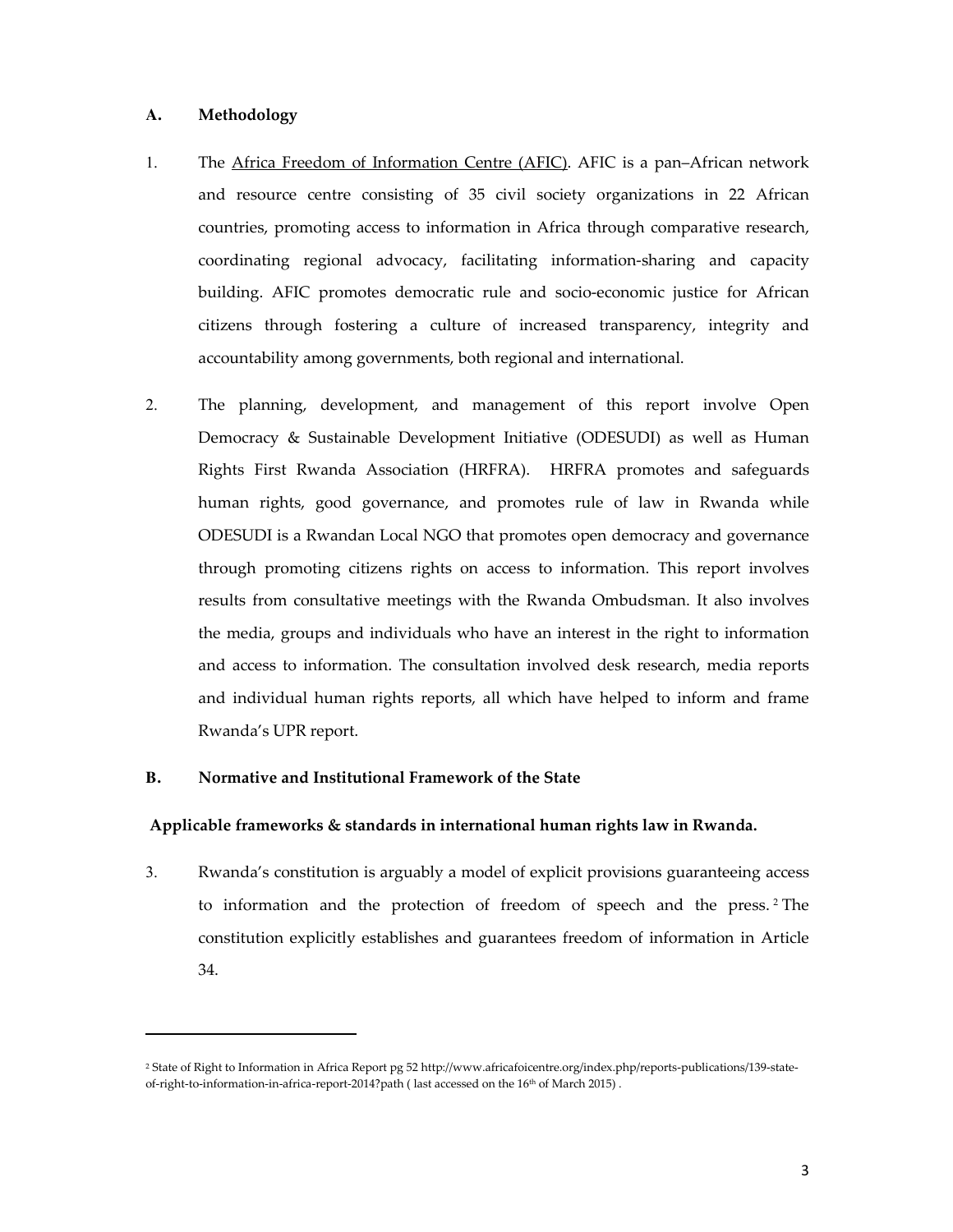- 4. In view of the history of the country's genocide and human rights violations and commitment to implement the new constitution, the Rwandan legislature commendably passed a law allowing for the freedom of information in Rwanda. The law relating to access to information in Rwanda was passed by the Rwandan legislature in  $2012$ <sup>3</sup> The law was enacted following the guidelines of the African Modal Law on Access to information. The Act provides for right of access to information held by public bodies and private entities that receive public benefits, perform public functions, and/or provide public services, particularly, in respect of information relating to public resources, benefits, functions or services, except where limitations are placed on the needed information because of a compelling public interest.4
- 5. It is now widely recognized that the right to information is protected by the main human rights treaties and has developed into a norm of customary international law. Commendably, Rwanda has agreed to be part of significant right to information treaties, particularly the United Nations Convention on Corruption<sup>5</sup>, the International Covenant on Civil and Political Rights<sup>6</sup>, and the African Charter on Human and Peoples Rights<sup>7</sup>. Rwanda has ratified most of the regional international instruments related to access to information law apart from the African Charter on the values and principles of public administration.

<sup>3</sup> Law number 04/2013 of 08/02/2013 Relating to Access to Information.

<sup>4</sup> See Freedom of Information Act section 1.4 (a and c).

<sup>5</sup> Article 13, United Nations Convention against Corruption 31 October 2003**. (**Rwanda ratified on the 4th of October 2006).

<sup>6</sup> Article 19, International Covenant on Civil and Political rights 16 December 1966. **(**Rwanda ratified on the 16th of April 1975).

<sup>7</sup> Article 9, African Charter on Human and Peoples Rights 21 October 1986. **(** Rwanda ratified on the 15th of July 1983) .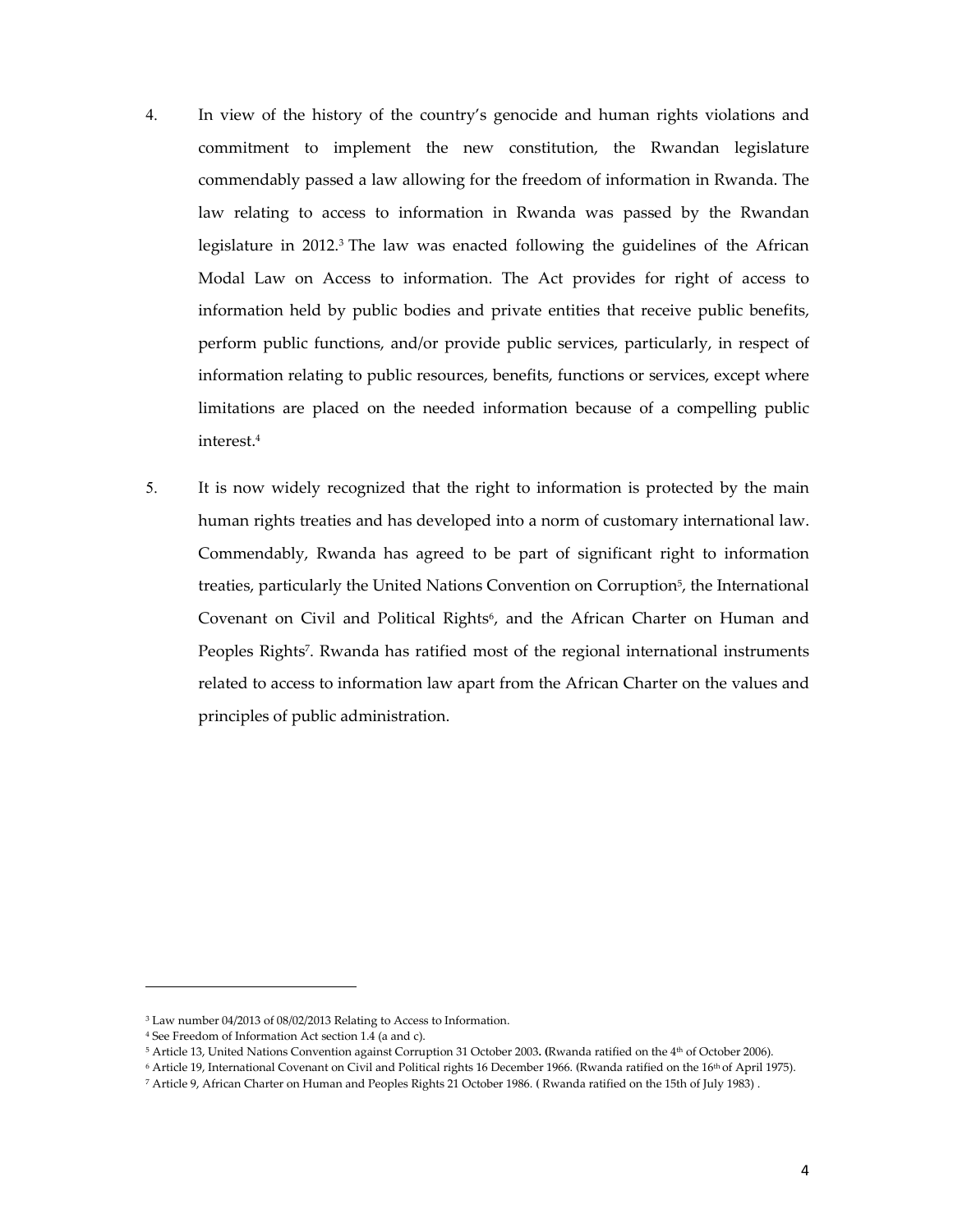## **C. Promotion and Protection of Human Rights on the Ground**

#### **Freedom of the Press**

- 6. The Rwanda Media Commission was established as a media self- regulatory body by Law N0. 02/2013 of 08/02/2013<sup>8</sup> most of whose roles and responsibilities include advocating for a press-conducive environment and also increase the capacity of the media in Rwanda.
- 7. Rwanda has garnered a reputation for press violence as journalists face threats, intimidation, and prosecution in the course of their work.9 Reporters without borders *Reporters Sans Frontières (RSF)* the widely acclaimed French not for profit that seeks to promote and defend press freedoms globally in its most recent index ranked Rwanda at position 162 out of the 180 countries on the grid in as far as states that promote press freedoms.10
- 8. In April 2013, Huguka community radio presenter Epaphrodite Habarugira was detained on a charge of "minimizing" the 1994 genocide and "spreading genocide ideology.".<sup>11</sup> The Muhanga district court ruled that the charges against him were without foundation, and he was released after spending three months in jail. In July 2013, Idriss Gasana Byiringiro, a journalism student and reporter for *Chronicles* newspaper, was held by Rwandan police for more than 72 hours on charges of trying to "deceive the intelligence services" and fabricating lies in an article that alleged he was kidnapped by armed men. Byiringiro was arrested when he went to the police station to make a statement. After being held for three days he issued a statement to certain news media in which he confessed to fabricating the abduction story. He was then released pending trial, whereupon he maintained that he had indeed been kidnapped. He was later detained for 30 days on the orders of the public prosecutor to allow time to prepare a case against him. In November 2012,

<sup>8</sup> Article 2 , Law number 04/2013 of 08/02/2013 Relating to Access to Information.

<sup>9</sup>http://daccess-dds-ny.un.org/doc/UNDOC/GEN/G11/117/93/PDF/G1111793.pdf?OpenElement ( last accessed on the 20th of March 2015).

<sup>10</sup> Reporters Without Borders *Reporters Sans Frontières (RSF)* World Press Freedom Index 2014.

<sup>&</sup>lt;sup>11</sup> https://freedomhouse.org/report/freedom-press/2013/rwanda#.VQqwrNKUeRs (last accessed on the 12<sup>th</sup> of March 2015).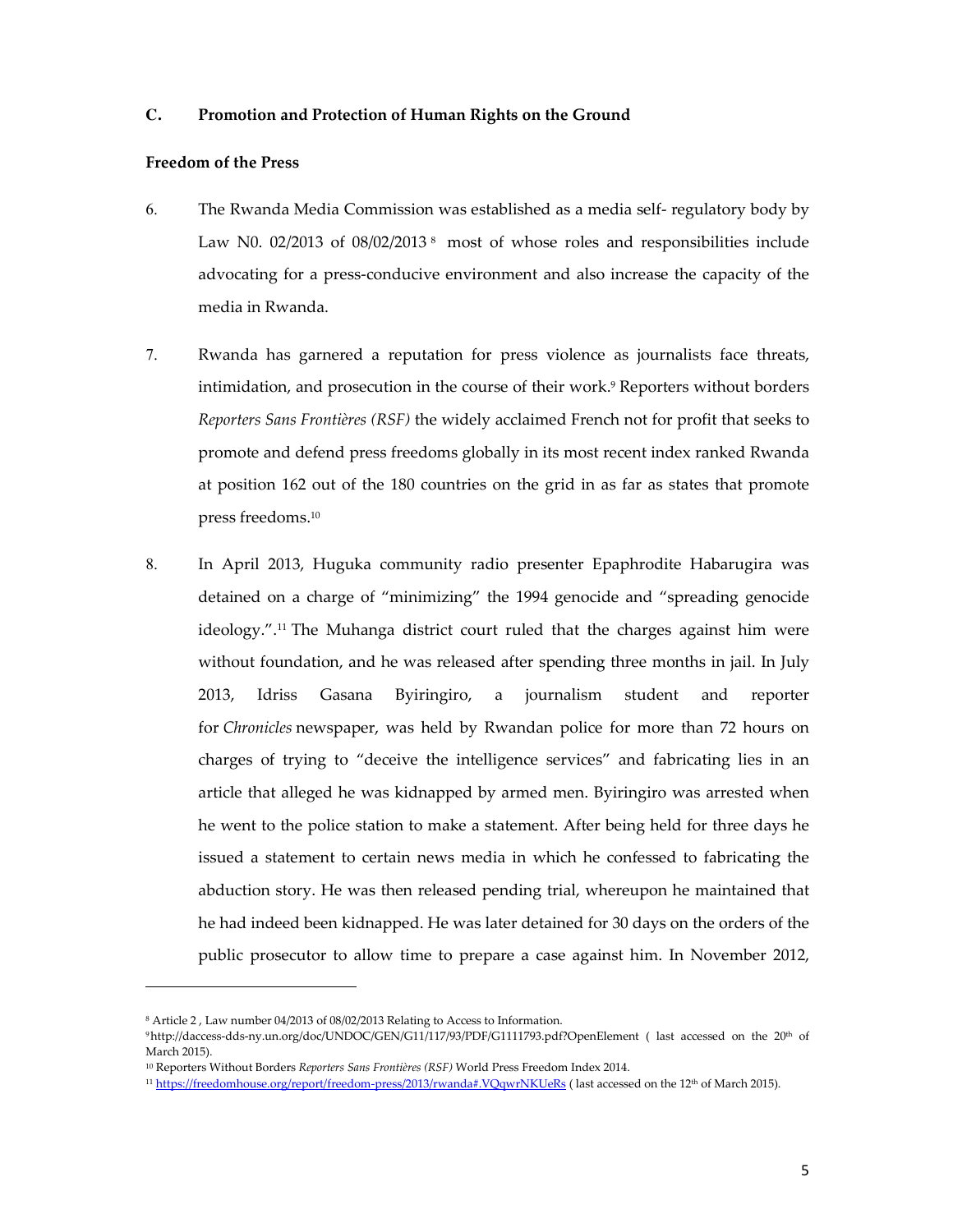Stanley Gatera, editor of the newspaper *Umusingi*, was sentenced to one year in jail and a fine of 30,000 Rwandan francs (\$50) for "inciting divisionism and gender discrimination" in an opinion column he wrote in June. The state prosecutor claimed that the article broke Rwanda's laws about referring to ethnic identities.12

- 9. The Rwandan police continue to attack and threaten journalists.In June 2012, police assaulted journalist Norbert Niyuzurugero of *Kigali Today* while he was photographing traffic jams. The same month, police beat Radio Flash journalist Anonciata Tumusiime unconscious outside of Parliament, ostensibly for breaching security, though other reports claimed that the reporter was attacked for allegedly disrespecting the police commissioner.13
- 10. In Rwanda, media houses openly exhibit political loyalty to the Government. The government has the authority to shut down media outlets based on their news content, which has set a negative precedent. The Rwandan media is dominated by pro-government newspapers and radio stations. There were several dozen print publications registered with the government in 2012, though only about 10 of them published regularly. Six of the country's 25 radio stations are government owned. In addition to the main government-run television station, two private stations opened in July 2012, the first private television channels to operate since 1994. However, the state-owned media reach the largest audience, and most private outlets do not engage in overly confrontational coverage, although some criticism of government policies can be found on the call-in shows of private radio stations. <sup>14</sup>
- 11. Media censorship is still a reality in Rwanda. A glaring case in point relates to the BBC documentary 'The Untold Story', which was aired in September 2014 by the British Broadcasting Corporation (BBC). <sup>15</sup> The documentary highlighted sensitive questions regarding the 1994 genocide in Rwanda. This led to the indefinite suspension of BBC Kinyarwanda service broadcasts through the Rwanda Utilities

<sup>12</sup> Reporters Without Borders Reporters Sans Frontières (RSF) publication *Wave of Intimidation of Kigali media* (28th April 2014).

<sup>&</sup>lt;sup>13</sup> https://freedomhouse.org/report/freedom-press/2013/rwanda#.VQqwrNKUeRs (last accessed on the 12<sup>th</sup> of March 2015).

<sup>&</sup>lt;sup>14</sup> https://freedomhouse.org/report/freedom-press/2013/rwanda#.VQqwrNKUeRs (last accessed on the 12<sup>th</sup> of March 2015).

<sup>15</sup> Jane Corbin, Vine Videos, BBC Documentary, *Rwanda The Untold Story.*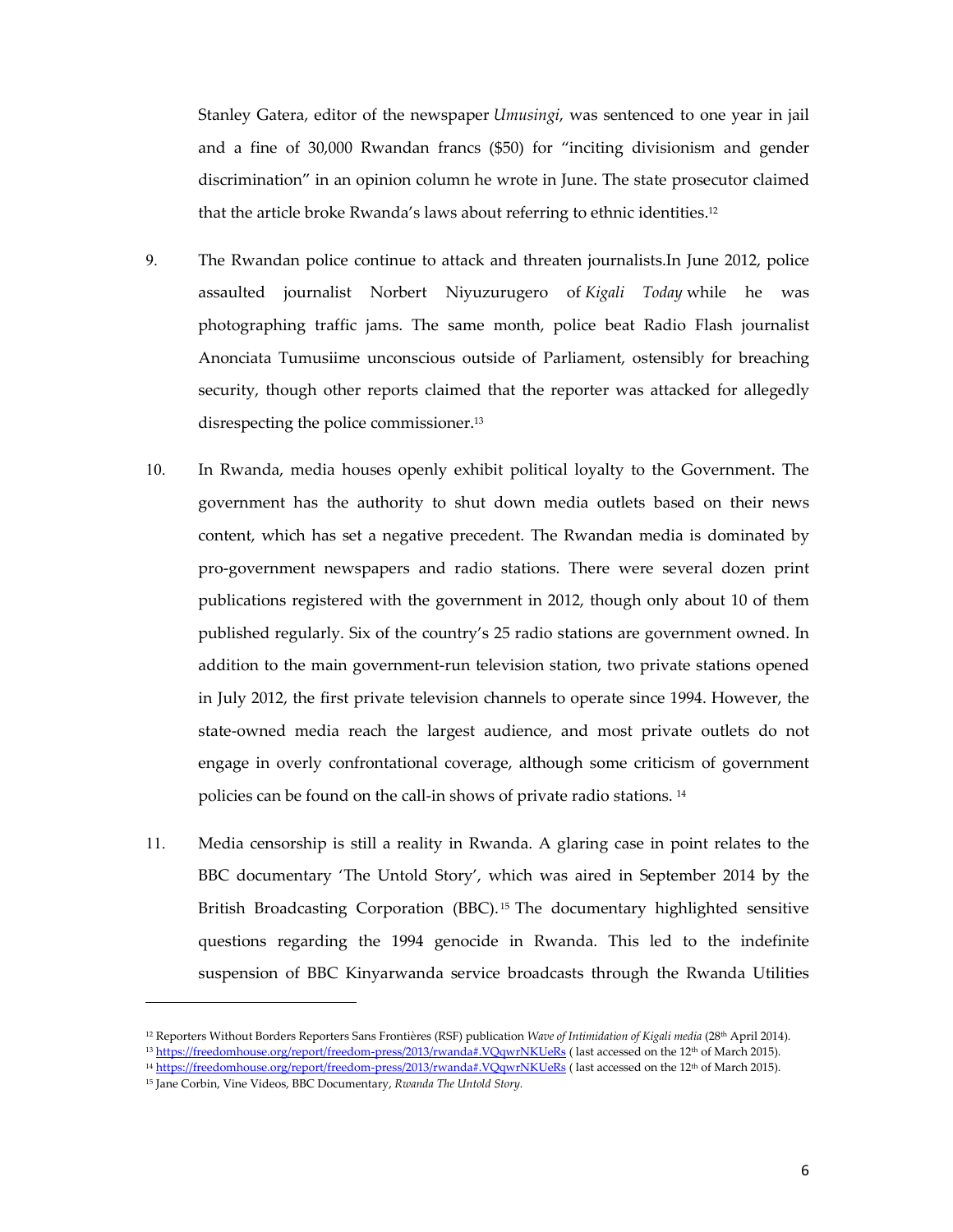Regulatory Authority (RURA). <sup>16</sup> The manner in which the closure of the BBC Kinyarwanda service broadcasts was conducted also revealed procedural irregularities particularly concerning the mandate of the Rwanda Utilities Regulatory Agency. The fact that the RURA, a technical agency that is also responsible for sanitation, transport, and postal services, took it upon itself to act as arbiter over freedom of information created suspicion on the bans political dimension. <sup>17</sup> The Rwanda Media Commission (RMC) which was instituted to address violations of press freedoms went on to state that the BBC documentary, 'Rwanda's Untold Story' violated both media ethics and media principles and has called for the prosecution of those involved with the documentary. Although RMC condemned the content of the documentary, the body argued that the suspension of the transmission was not the right decision to make.'<sup>18</sup>

12. The Rwanda media environment improved in 2012 due to the passing of progressive laws. The state introduced progressive amendments to the  $2009$  media law<sup>19</sup> during the year, though some problematic clauses were left unchanged. The state would retain its control over the media by determining rules for their operation and defining journalists' professional standards. Furthermore, the minister in charge of information and communication technologies (ICTs) would have unlimited powers to set the requirements for establishing media outlets and conditions for allowing foreign audiovisual media companies to operate in Rwanda. However, the proposed amendments would remove the requirement for journalists to hold particular academic qualifications, ease the process for acquiring press cards, and reduce the grounds on which authorities can refuse to provide information. Other restrictions on journalists would also be lifted, including bans on the use of "unlawful methods to obtain or to disseminate information" and "distorting ideas contained in information

<sup>16</sup> Edmund Kagire ,The East African, 'Rwanda suspends BBC Kinyarwanda service' ,(Saturday October 25th 2014). <sup>17</sup> Reporters Without Borders Reporters Sans Frontières (RSF) publication '*BBC'S KINYARWANDA BROADCASTS SUSPENDED INDEFINITELY' (28th October 2015).*

<sup>18</sup> Edwin Musoni, *Media body appears before BBC probe commission* New Times Publication of (November 19th 2014) .

<sup>19</sup> Law Number 02/2013 on regulating media (Media law) adopted in Rwanda on 11 March 2013.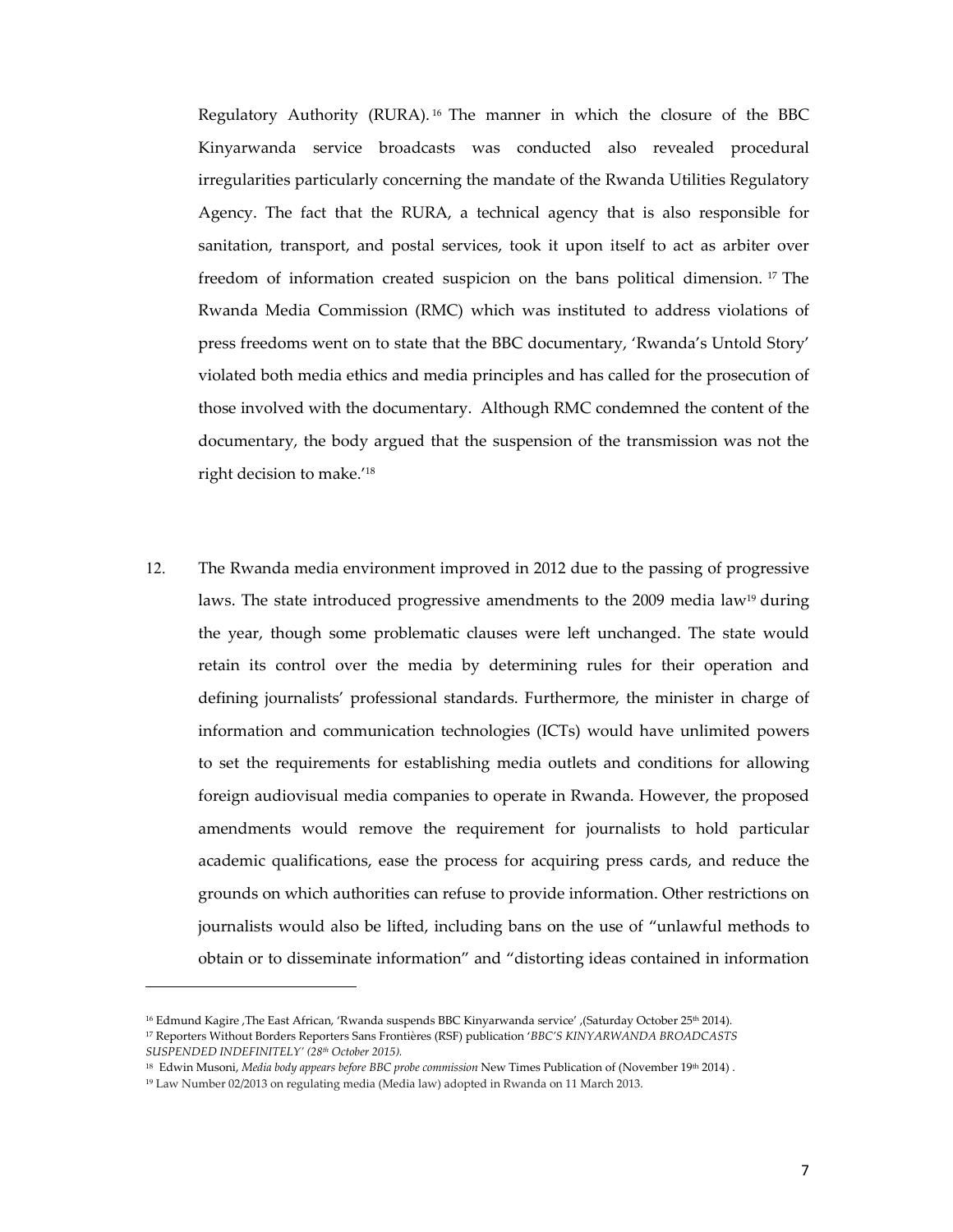or a text."<sup>20</sup> Furthermore, the Law relating to access to information, initially drafted by the Media High Council in 2009, set new standards for public access to information and to protect whistleblowers.21

#### **Access to Information**

- 13. In 2012, an estimated 8 percent of Rwandans accessed the internet.22 This figure is extremely low. The challenge is mainly related to socio-economic limitations that have affected the ability of Rwandans to use the internet. There are no official restrictions on internet use, and there were no reports during the year of the government monitoring online communications.
- 14. Low literacy rates leading to the inability to read news papers make radio the primary source of information for most Rwandans.23 Therefore, the lack of capacity to decimate information is limiting access to information in Rwanda.
- *15.* It should be noted, however, that public awareness of the right to information law and ways in which the public can exercise this right is very low. As such, very few ordinary Rwandans have applied the law through the filing of information requests despite the huge need for such information.24The Government of Rwanda, which is the prime implementer of the law, has made some strides. Despite these efforts, Rwanda still has a lot to do particularly when it comes to raising public awareness. The government has failed to prioritize training of information officers and has yet to

<sup>&</sup>lt;sup>20</sup> https://freedomhouse.org/report/freedom-press/2013/rwanda#.VQqwrNKUeRs (last accessed on the 12<sup>th</sup> of March 2015).

<sup>21</sup> Law Relating to Access to Information number 04/2013 of 08/02/2013.

<sup>&</sup>lt;sup>22</sup> https://freedomhouse.org/report/freedom-press/2013/rwanda#.VQqwrNKUeRs (last accessed on the 12<sup>th</sup> of March 2015).

<sup>&</sup>lt;sup>23</sup> http://statistics.gov.rw/node/1086( last accessed on the 12<sup>th</sup> of March 2015).

<sup>&</sup>lt;sup>24</sup> http://www.freedominfo.org/2013/03/rwanda-publishes-new-law-on-right-to-information/ (last accessed on the 12<sup>th</sup> of March 2015).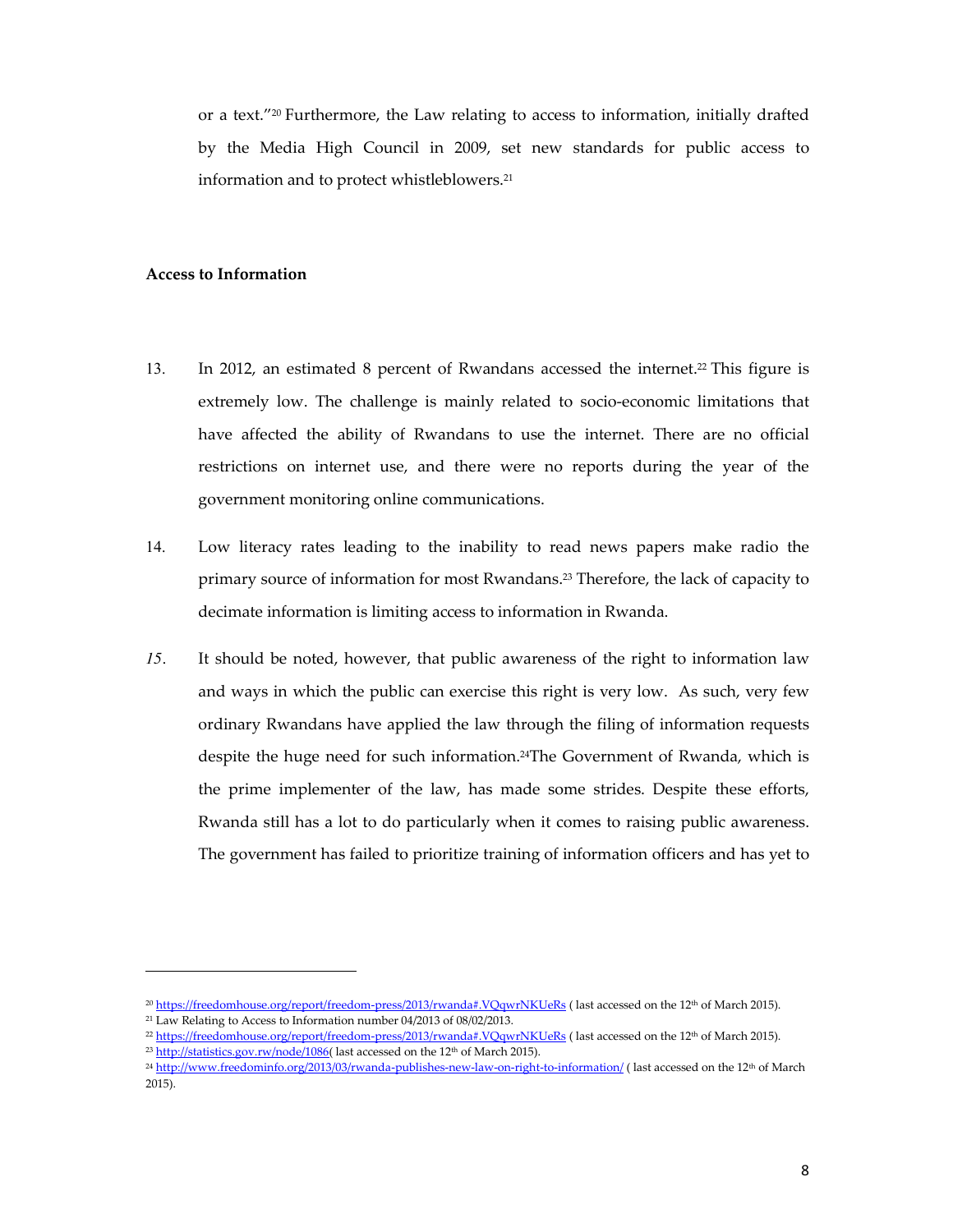equip their offices to effectively promote and implement the Law Relating to Access to Information.<sup>25</sup>

- *16.* The institution charged with monitoring access to information law called "the office of the Ombudsman", has insufficient capacity in terms of human resources and is overwhelmed with other tasks related to fighting corruption and injustices with little focus on access to information. It also needs more substantial budgets to allow it to carry out its mandate under the access to information legislation.
- *17.* Some public institutions have nominated information officers while others have not. In instances where information officers have been nominated, their duties appear to focus on other roles besides addressing access to information requests from the public. Private organizations are unaware of this law and consequently none have nominated information officers. There is also limited awareness of the public information officers about their role in answering access to information related requests from the public.26

## **National Legislation Concerns**

 $\overline{a}$ 

18. Rwanda is one of the few African countries that adopted a national access to information law.27 This is commendable, however, limited attention has been paid to implementing measures to build and sustain democracy, good governance, transparency and accountability.

<sup>&</sup>lt;sup>25</sup> http://www.freedominfo.org/2013/03/rwanda-publishes-new-law-on-right-to-information/ (last accessed on the 12<sup>th</sup> of March 2015).

<sup>&</sup>lt;sup>26</sup> Out of the 17 requests submitted through www.sobanukirwa.rw an access to information/ Open government website for Rwanda established by Open Democracy &Sustainable Development Initiative (ODESUDI) in partnership with Tumenye LTD only one has been successfully answered.

<sup>&</sup>lt;sup>27</sup> http://www.freedominfo.org/2013/03/rwanda-publishes-new-law-on-right-to-information/ (last accessed on the 12<sup>th</sup> of March 2015).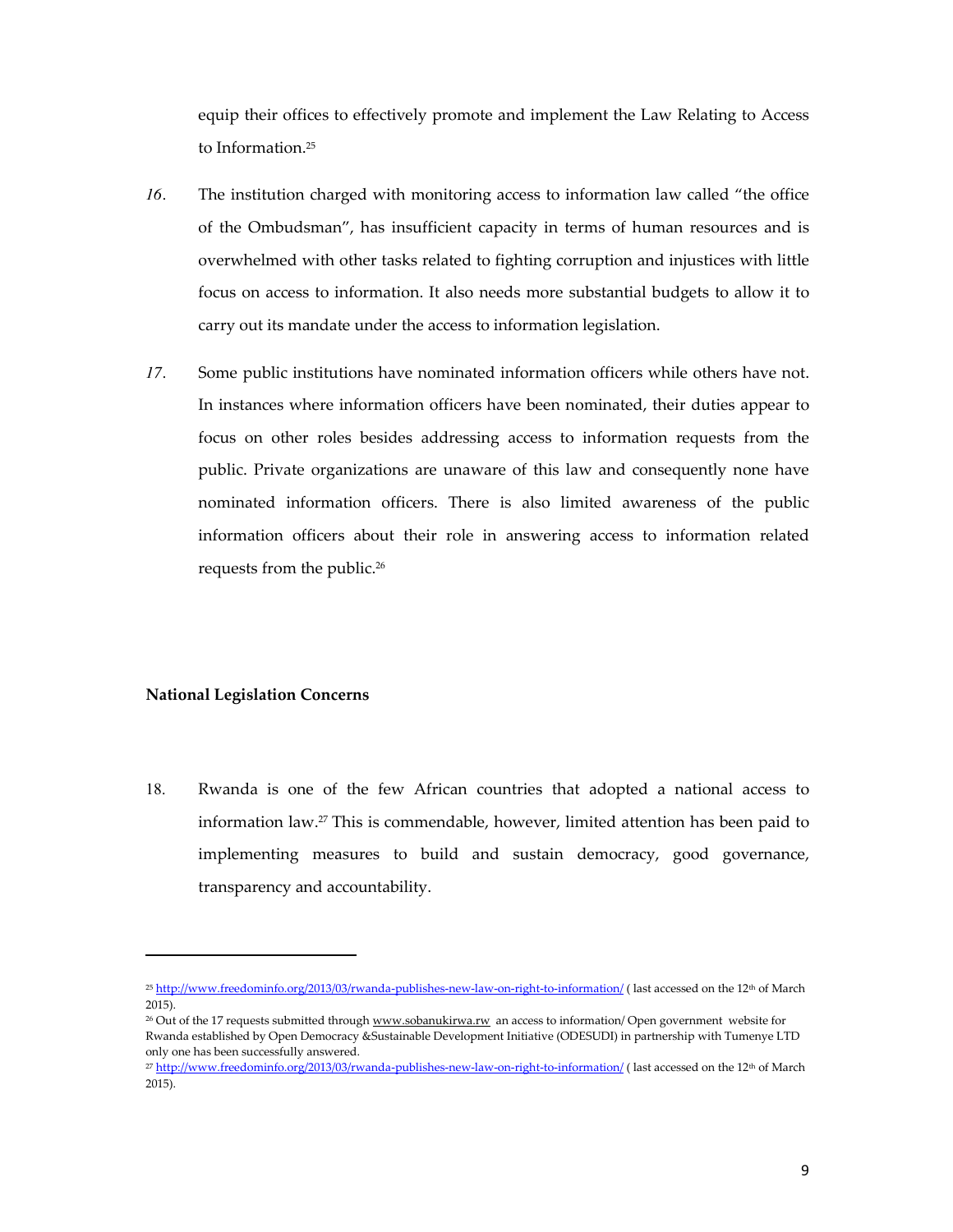- 19. Implementation of *the obligation to proactively publish Information (proactive disclosure)* is poor. Article 8 of the law on access to information provides that public institutions and some private bodies to which this law applies should proactively publish information on their website within a period of six month. Article 3 of Ministerial order No 006/07.01/13 OF 19/12/2013) also require proactive disclosure, however, the requirements in these articles are yet to be fulfilled with publications.
- *20.* There are statutes, mainly of security nature, that provide for confidentiality and thereby inhibit freedom of information. For example, the law number 48/2008 of 09/09/2008 Relating to the Interception of Communications, outlawed the public disclosure of how ones duties are carried out within the execution of this law.28
- **D. Identification of achievements, best practices, challenges and constraints in relation to the implementation of accepted recommendations and the development of human rights situations in Rwanda.**
- 21. Rwanda UPR 2011 review drew specific comments on freedom of expression and Access to Information. The committee was concerned about restrictions on freedom of expression imposed on the press and journalists under the 2009 Media Law and recommended its amendment. The delegation stated, with regard to media freedom, that the media in Rwanda did not have a good track record.29
- 22. The Rwanda UPR 2011 review did not draw specific comments on Access to Information.
- 23. With the adoption of new media laws and a law on access to information, Rwanda has made strides to fulfill the recommendations directed at it during the last 2011 review.

<sup>&</sup>lt;sup>28</sup> Article 7 law number 48/2008 of 09/09/2008 Relating to the Interception of Communications.

<sup>&</sup>lt;sup>29</sup> http://daccess-dds-ny.un.org/doc/UNDOC/GEN/G11/117/93/PDF/G1111793.pdf?OpenElement on the 12<sup>th</sup> of March 2015).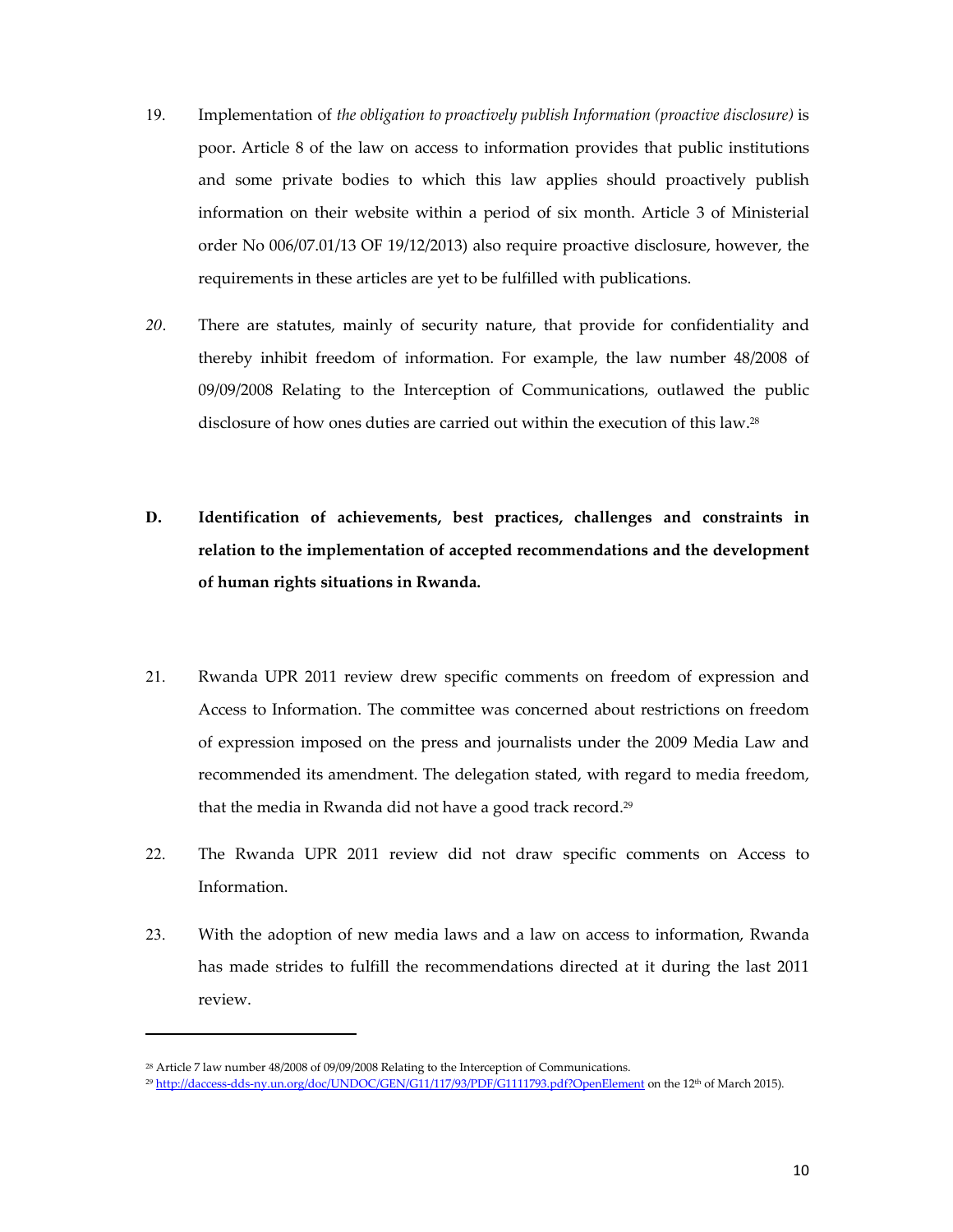#### **E. Recommendations for Action in Rwanda**

- 24. Implementation of the Law Relating to Access to Information should remain a top priority of the Rwandan government. In particular, Rwanda should expedite the appointment of information officers for all agencies covered by the law, offer training to officials, and systematically set up implementation arrangements in all agencies. Public agencies and the Information Commissioner should treat reporting on Law Relating to Access to Information implementation with utmost importance. Furthermore, the government should prioritize creation of citizens' awareness of their right to information and how they can exercise this right.
- 25. To ensure proactive disclosure Rwanda should establish a specific unit at the office of the ombudsman charged with ensuring the implementation of and reporting on the access to information Law.
- 26. There should be an increased budget allocation to the office of the ombudsman in order to carry out its mandate under the access to information Law.
- 27. Recommendations for civil society include increased engagement and sensitization of the public. Advocacy for the right to access to information should be enhanced. Effective monitoring systems should be developed to assess efforts at increasing access to information. Civil society could take the lead in creating awareness of the Law Relating to Access to Information dissemination through, for example, workshops for government officials, members of the public, and training community based networks, would be deemed a good approach.
- 28. Rwanda should adopt a standard freedom of information implementation policy. There is need for an integrated approach to information access in Rwanda, which requires a proactive release of information which is timely and relevant, considers privacy, and records management.
- 29. Rwanda should amend Article 42 of the Media Law Number 02/2013 of 08/02/2013 in the view of ensuring that there is a clear distinction between the mandate and responsibilities between RURA and RMC by ensuring that the RMC regulates the conduct of media practitioners in terms of broadcasting contents including the audio